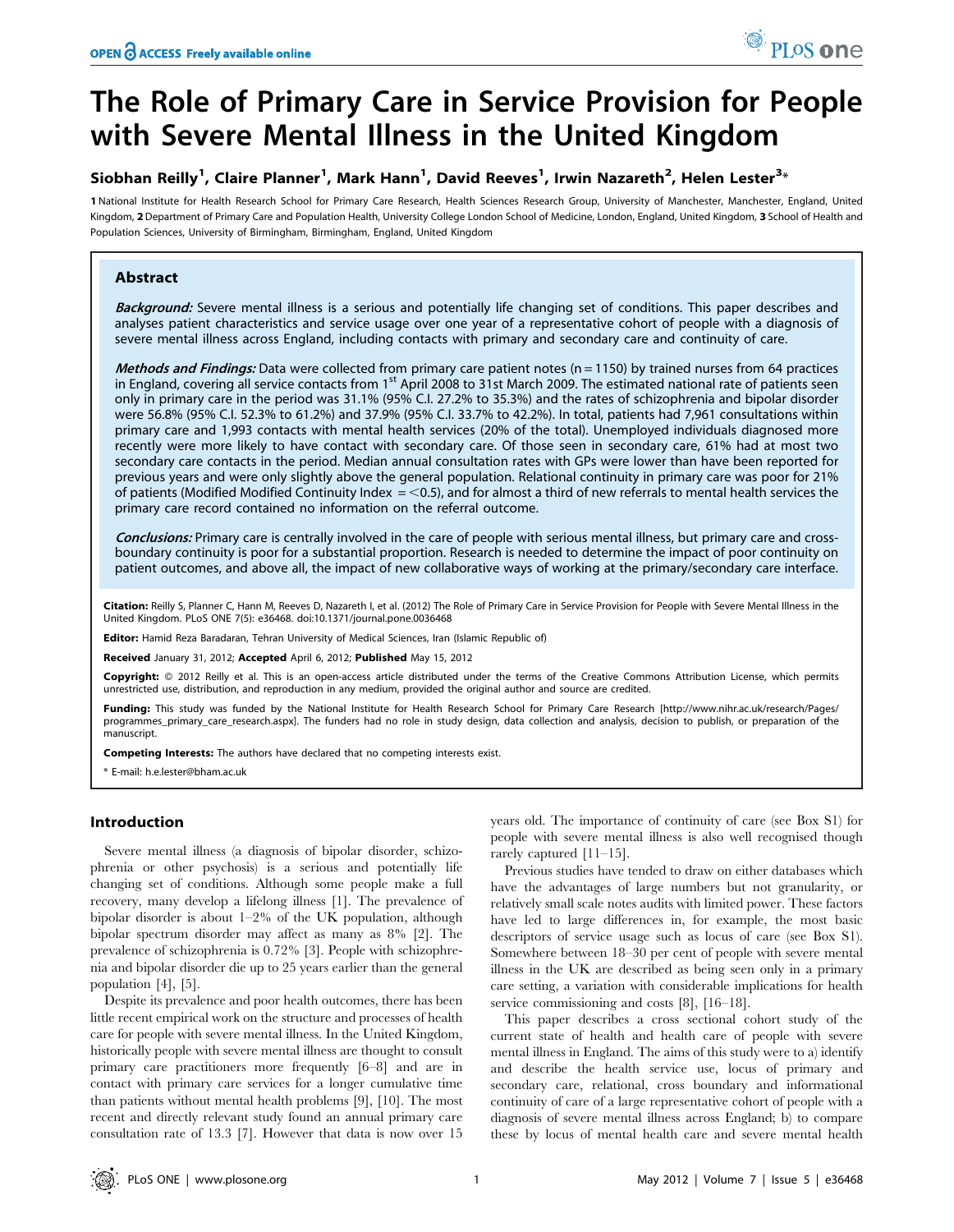diagnosis; and c) explore the factors associated with locus of mental health care and poor continuity of care.

## Results

Slower than anticipated recruitment resulted in the achieved practice sample being smaller than the original target: 64 practices in 51 different Primary Care Trusts across England were recruited. The median practice size was 9,011 [IQR (6,345, 13,757)]: 48 (75%) were training practices. 18% of practice nurses reported that they had some form of mental health training. The median number of patients on practices' mental health registers was 66 [IQR (43, 105)] and the median number of those eligible for the study was 50 [IQR (26, 71)].

Each practice was provided with a list of random numbers for the purpose of sampling 20 eligible patients from their register. Some smaller practices did not have 20 eligible patients hence data were extracted for a total of 1,150 patients (practice mean = 18; median = 20; range =  $8-21$ ).

## Locus of Care

The results presented in the tables provide comparative data on demography, health and medication details for those seen only within primary care and those who were in contact with secondary care mental health services over the period 1/4/2008 – 31/3/ 2009. The results are further divided between those with schizophrenia and those with bipolar disorder.

Of the total patient sample 30.8% (354 out of 1150) were seen only in primary care over the 12 month period (ie had no evidence for any secondary care contacts); the other 69.2% (796) had at least one secondary care contact during the period. 56.3% (647) of patients had a diagnosis of schizophrenia and 37.7% (433) bipolar disorder. After weighting for practice register sizes and socioeconomic deprivation indices, the estimated national rate of patients seen only in primary care in the period was 31.1% (95% C.I. 27.2% to 35.3%) and the rates of schizophrenia and bipolar disorder were 56.8% (95% C.I. 52.3% to 61.2%) and 37.9% (95% C.I. 33.7% to 42.2%).

#### Patient Demographics

The average age of the 1,150 patients was 52.7 years (standard deviation,  $SD = 14.7$  and  $53.1\%$  were male. 13.2% were reported to be non-white, although information on ethnic origin was missing for 17.4%. A third (33.3%) of the sample lived alone and 26.4% lived with their spouse/partner. Just 12.6% were reported to be in employment, but employment status was unknown for 22.8%. The average duration of a patients' illness was 17.3 years  $(SD = 12.0; \text{ median} = 14.0)$  (Table 1).

Direct comparisons between patients with secondary care contacts and those without did not find any differences in gender, age of diagnosis, ethnic group or living situation  $(p>0.05$  in all cases), but did find that the former group were younger on average (by 5.5 years;  $t = 5.66$ ;  $p < 0.001$ ) and likely to have been diagnosed more recently (3.6 years on average;  $t = 4.22$ ;  $p = 0.001$ ).

#### Mental Health Status

Most people were in receipt of prescriptions for mental health medication (89.7%), with 7.7% not in receipt of medication and another 2.6% where this information was not recorded (Table 2). People seen in secondary care had slightly fewer health morbidities on average (mean 1.3 versus 1.5;  $\chi^2(z) = 3.71$ ; p = 0.054), but much more likely to have a dual diagnosis (21.8% versus 12.2%;  $\chi^2_{(2)=}$  8.65; p = 0.013) and to have a greater number of prescribed

mental health medications compared to those seen only in primary care (mean 1.9 versus 1.4;  $\chi^2_{(1)} = 5.60$ ; p = 0.018).

#### Health Service Use

In total, patients had 7,961 consultations within primary care and 1,993 contacts with mental health services (representing 20% of total contacts) during the period (Table 3). Most consultations in primary care were with a GP (62%) or a nurse (28%). Most of the secondary care consultations were with a psychiatrist (67%).

Most patients had one or more consultations with a general practitioner during the year (88.7%) (Table 4). The mean consultation rate for all 1,150 patients was 4.3 and was higher for those seen in secondary care (4.6 compared to 3.7 for those seen in primary care only;  $\chi^2_{(1)} = 7.0$ ; p = 0.008). Secondary care patients also saw a greater number of different GPs on average (1.9 versus 1.5;  $\chi^2_{(1)} = 6.35$ ; p = 0.012). Almost two thirds of patients had one or more consultations with a practice nurse during the year (59.1%). The mean nurse consultation rate for all 1,150 patients was 2.1.

Physical health problems were cited more frequently than mental health problems as reasons for contacts regardless of locus of care or mental illness diagnosis (67.5% of all patients reported consulting a GP for a physical problem; 41.5% for a mental health problem). However, patients in contact with secondary mental health services were more likely to consult a GP for a mental health reason compared to those seen only in primary care (46.9% vs. 29.7% respectively;  $\chi^{2}_{(1)} = 23.91$ ; p<0.001). Health education was a component in 17.1% of all consultations, and was borderline significantly different between loci of care (14.9% versus 22.0%;  $\chi^2_{(1)} = 3.70$ ; p = 0.054).

Of the 69% of patients seen in secondary care, 61% had at most two contacts over the year with secondary mental health services (Table 5). Almost 12% of this cohort had a mental health admission (8% voluntary; 4% compulsory) during the 12 months. Most patients (96%) were seen by a community mental health team, outpatient psychiatry, rehabilitation/ recovery, or other non-intensive teams. 6% were in contact with home treatment teams/ crisis resolution, assertive community treatment, early intervention services or forensic services or outreach services.

#### Continuity of Primary Care

Calculation of relational continuity of primary care was restricted to patients with a minimum of three GP contacts  $(n = 697)$  (Table 4). One-fifth  $(20.6\%)$  of these patients had poor continuity. Patients who had five GP contacts over the year were the most likely to have poor continuity (45.3%), whilst patients with seven or more GP contacts were the least likely (9.9%).

There was no significant difference in the rates of poor relational continuity between patients who were seen in primary care alone and patients who were also seen in secondary care  $(p = 0.86)$ .

Informational continuity, the timely availability of information, also appeared to be poor. Data relating to all patients who had a new referral to a mental health service over the year  $(n = 266)$ indicated that no information was recorded in primary care about the outcome of the referral for 28.7% of patients, 5.1% of patients were not seen by the mental health services and a further 1.7% were seen according to free text notes, but no documentation had been received.

Cross-boundary continuity, which we have measured as transitions and fragmentations in care, was poor for a substantial proportion of patients. Of those who were discharged from a mental health service in the period of study  $(n = 111)$ , 8.1% were either lost to follow up for no apparent reason or did not attend the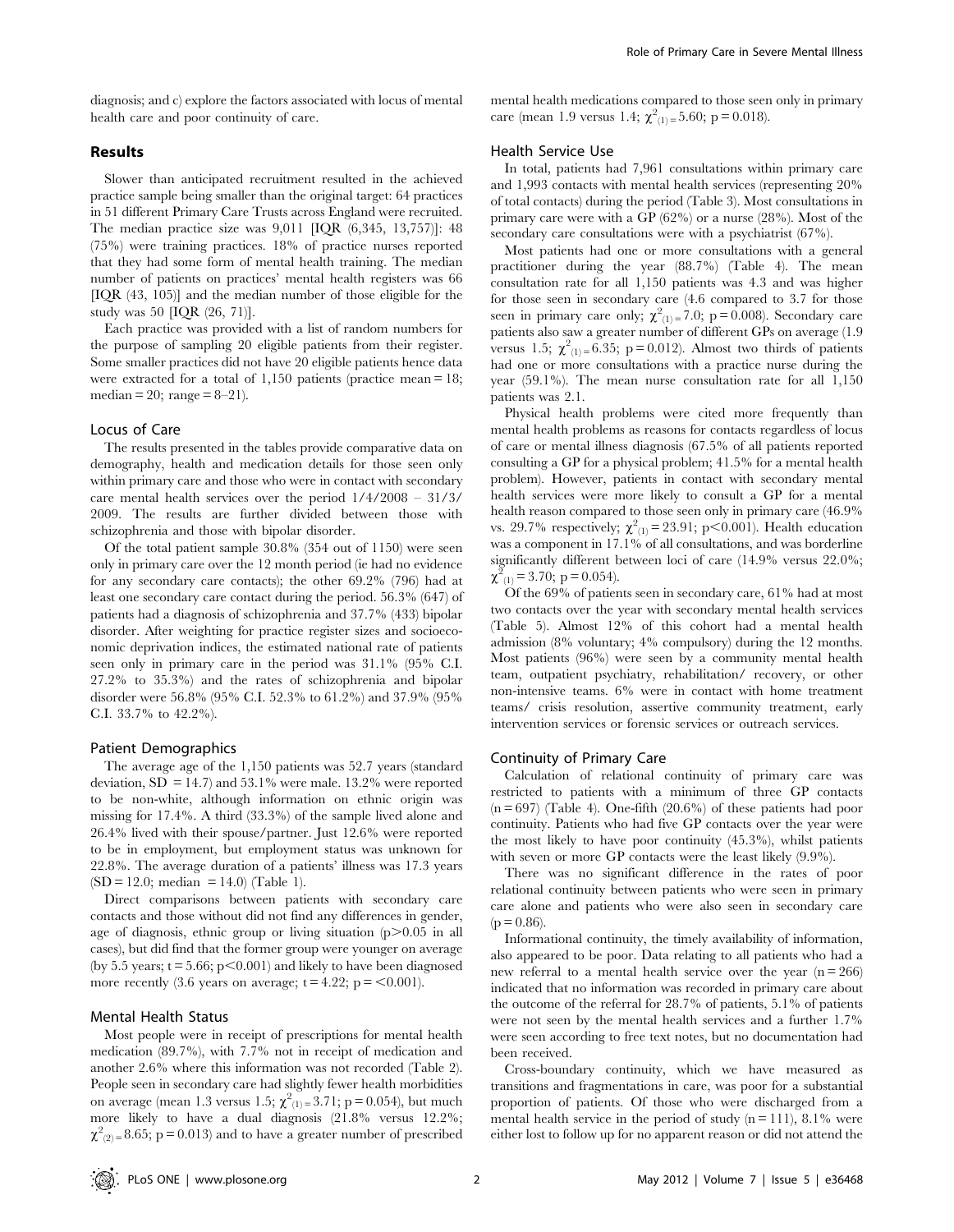|                                                                                                                                                                                                                                                                                                                                                                                                                                                                                                                                  | Locus of care - secondary |                  | care mental health services | Locus of care - primary care only |                                                                                     |                            | All patients               | Comparison of loci <sup>4</sup>                                                                                                                              |
|----------------------------------------------------------------------------------------------------------------------------------------------------------------------------------------------------------------------------------------------------------------------------------------------------------------------------------------------------------------------------------------------------------------------------------------------------------------------------------------------------------------------------------|---------------------------|------------------|-----------------------------|-----------------------------------|-------------------------------------------------------------------------------------|----------------------------|----------------------------|--------------------------------------------------------------------------------------------------------------------------------------------------------------|
| <b>SMI</b> diagnosis                                                                                                                                                                                                                                                                                                                                                                                                                                                                                                             | <b>Schizophrenia</b>      | Bipolar disorder | All diagnoses <sup>1</sup>  | Schizophrenia                     | Bipolar disorder                                                                    | All diagnoses <sup>1</sup> | All diagnoses <sup>1</sup> | p-value                                                                                                                                                      |
| z                                                                                                                                                                                                                                                                                                                                                                                                                                                                                                                                | 461                       | 286              | 796                         | 186                               | 147                                                                                 | 354                        | 1,150                      |                                                                                                                                                              |
| Average age (years)                                                                                                                                                                                                                                                                                                                                                                                                                                                                                                              | 49.4                      | 53.7             | 51.0                        | 56.8                              | 57.8                                                                                | 56.5                       | 52.7                       | 0.001                                                                                                                                                        |
| Average duration of illness (years)                                                                                                                                                                                                                                                                                                                                                                                                                                                                                              | 18.6                      | 12.4             | 16.1                        | 22.4                              | 17.5                                                                                | 19.7                       | 173                        | 0.001                                                                                                                                                        |
| Average age at diagnosis (years)                                                                                                                                                                                                                                                                                                                                                                                                                                                                                                 | 30.8                      | 41.3             | 34.9                        | 34.4                              | 40.3                                                                                | 36.8                       | 35.5                       | 0.11                                                                                                                                                         |
| Gender (%)                                                                                                                                                                                                                                                                                                                                                                                                                                                                                                                       |                           |                  |                             |                                   |                                                                                     |                            |                            | $0.37^{5}$                                                                                                                                                   |
| Σ                                                                                                                                                                                                                                                                                                                                                                                                                                                                                                                                | 57.8                      | 44.2             | 51.5                        | 61.1                              | 47.6                                                                                | 56.6                       | 53.1                       |                                                                                                                                                              |
|                                                                                                                                                                                                                                                                                                                                                                                                                                                                                                                                  | 42.3                      | 55.8             | 48.5                        | 38.9                              | 52.4                                                                                | 43.4                       | 46.9                       |                                                                                                                                                              |
| Ethnic group (%)                                                                                                                                                                                                                                                                                                                                                                                                                                                                                                                 |                           |                  |                             |                                   |                                                                                     |                            |                            | $0.62^{5}$                                                                                                                                                   |
| White                                                                                                                                                                                                                                                                                                                                                                                                                                                                                                                            | 63.7                      | 80.4             | 70.3                        | 63.9                              | 76.3                                                                                | 67.4                       | 69.4                       |                                                                                                                                                              |
| Non-white                                                                                                                                                                                                                                                                                                                                                                                                                                                                                                                        | 19.0                      | 5.4              | 13.1                        | 16.9                              | 8.9                                                                                 | 13.4                       | 13.2                       |                                                                                                                                                              |
| Not recorded/missing                                                                                                                                                                                                                                                                                                                                                                                                                                                                                                             | 17.3                      | 14.2             | 16.6                        | 19.2                              | 14.8                                                                                | 19.2                       | 17.4                       |                                                                                                                                                              |
| Living situation (%)                                                                                                                                                                                                                                                                                                                                                                                                                                                                                                             |                           |                  |                             |                                   |                                                                                     |                            |                            | $0.13^{5}$                                                                                                                                                   |
| Alone                                                                                                                                                                                                                                                                                                                                                                                                                                                                                                                            | 32.2                      | 41.2             | 35.2                        | 35.4                              | 22.0                                                                                | 28.9                       | 33.3                       |                                                                                                                                                              |
| With spouse/partner <sup>2</sup>                                                                                                                                                                                                                                                                                                                                                                                                                                                                                                 | 21.5                      | 27.9             | 23.7                        | 21.1                              | 50.4                                                                                | 32.4                       | 26.4                       |                                                                                                                                                              |
| Group Home <sup>3</sup>                                                                                                                                                                                                                                                                                                                                                                                                                                                                                                          | 21.0                      | $6.\overline{3}$ | 15.7                        | 17.2                              | 6.0                                                                                 | 14.3                       | 15.3                       |                                                                                                                                                              |
| Other/missing                                                                                                                                                                                                                                                                                                                                                                                                                                                                                                                    | 25.4                      | 24.6             | 25.3                        | 26.4                              | 21.6                                                                                | 24.5                       | 25.1                       |                                                                                                                                                              |
| Current employment (%)                                                                                                                                                                                                                                                                                                                                                                                                                                                                                                           |                           |                  |                             |                                   |                                                                                     |                            |                            | < 0.001 <sup>5</sup>                                                                                                                                         |
| Employed                                                                                                                                                                                                                                                                                                                                                                                                                                                                                                                         | 9.0                       | 18.0             | 12.8                        | 7.2                               | 16.9                                                                                | 12.0                       | 12.6                       |                                                                                                                                                              |
| Unemployed                                                                                                                                                                                                                                                                                                                                                                                                                                                                                                                       | 32.0                      | 25.1             | 28.4                        | 15.9                              | 4.3                                                                                 | 10.4                       | 22.8                       |                                                                                                                                                              |
| Economically inactive                                                                                                                                                                                                                                                                                                                                                                                                                                                                                                            | 41.6                      | 38.0             | 40.5                        | 44.4                              | 42.8                                                                                | 44.7                       | 41.8                       |                                                                                                                                                              |
| Missing                                                                                                                                                                                                                                                                                                                                                                                                                                                                                                                          | 17.4                      | 18.9             | 18.3                        | 32.5                              | 35.9                                                                                | 32.9                       | 22.8                       |                                                                                                                                                              |
| <sup>4</sup> Statistical comparisons between all secondary care and all primary care only patients. P-value from weighted linear regression analysis unless otherwise stated.<br>Includes an additional 70 patients (49 with secondary care MHS; 21 primary<br><sup>5</sup> Weighted logistic/multinomial logistic (where more than two categories)<br><sup>3</sup> Includes residential/nursing home and sheltered/supported housing.<br>doi:10.1371/journal.pone.0036468.t001<br><sup>2</sup> May or may not include children. |                           |                  |                             |                                   | regression analysis; omnibus test comparing all levels of the explanatory variable. |                            |                            | care only): 46 with other psychoses (e.g. psychotic illnesses, non-organic psychotic disorder, schizoaffective disorder) and 24 with no specified diagnosis. |

 $\overline{1}$ 

Role of Primary Care in Severe Mental Illness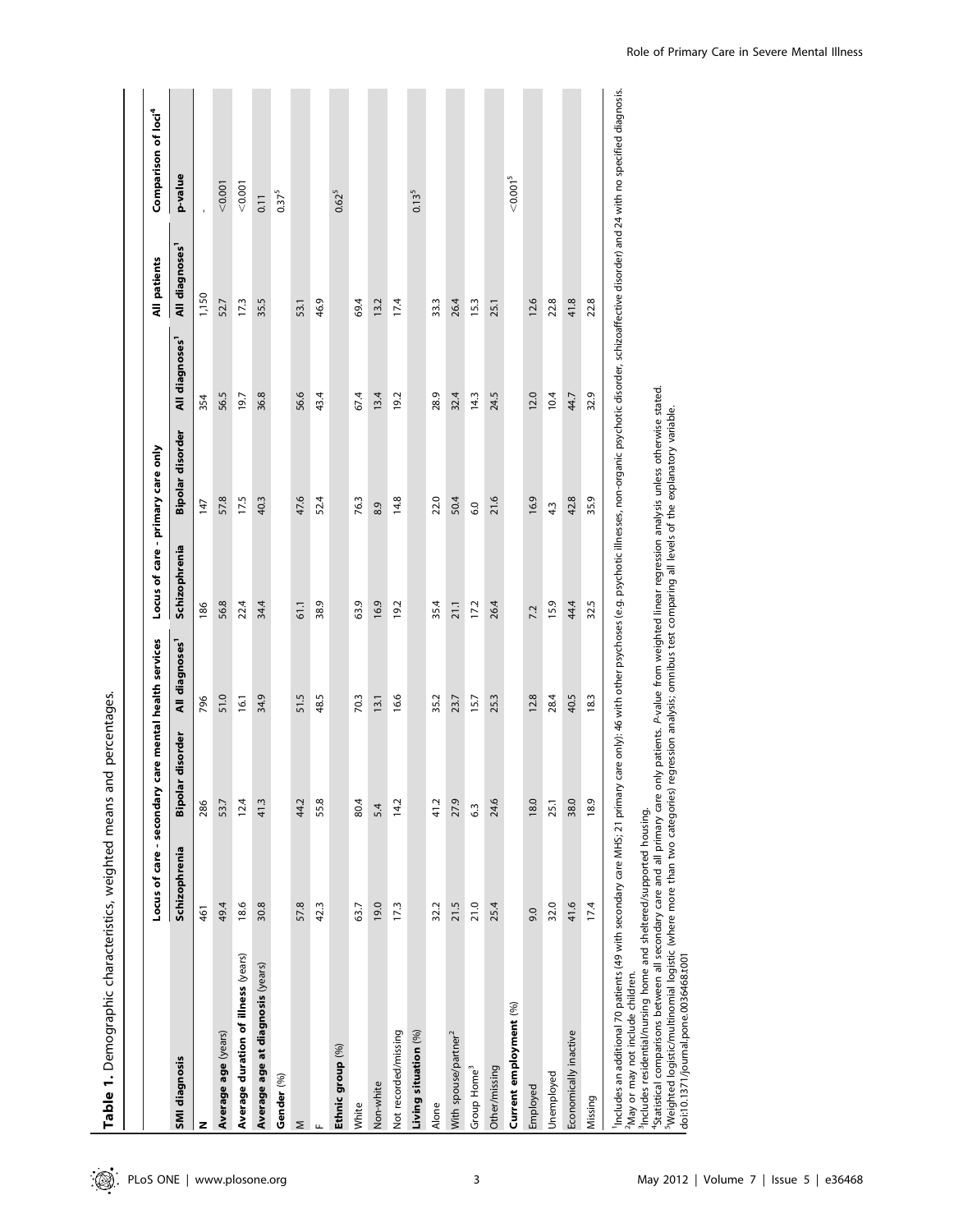|                                                                                                                                                                                                                                                              | Locus of care - secondary |                        | care mental health services                             | Locus of care - primary care only |                  |                            | All patients               | Comparison of loci                                                                                                                                         |
|--------------------------------------------------------------------------------------------------------------------------------------------------------------------------------------------------------------------------------------------------------------|---------------------------|------------------------|---------------------------------------------------------|-----------------------------------|------------------|----------------------------|----------------------------|------------------------------------------------------------------------------------------------------------------------------------------------------------|
| <b>SMI diagnosis</b>                                                                                                                                                                                                                                         | Schizophrenia             | disorder<br>Bipola     | All diagnoses'                                          | Schizophrenia                     | Bipolar disorder | All diagnoses <sup>1</sup> | All diagnoses <sup>1</sup> | p-value                                                                                                                                                    |
| z                                                                                                                                                                                                                                                            | 461                       | 286                    | 796                                                     | 186                               | 147              | 354                        | 1,150                      |                                                                                                                                                            |
| Major health morbidities (%) <sup>2</sup>                                                                                                                                                                                                                    |                           |                        |                                                         |                                   |                  |                            |                            | 0.054 <sup>4</sup>                                                                                                                                         |
| None                                                                                                                                                                                                                                                         | 33.7                      | 29.4                   | 32.1                                                    | 30.1                              | 27.6             | 29.2                       | 31.2                       |                                                                                                                                                            |
|                                                                                                                                                                                                                                                              | 31.9                      | 29.9                   | 31.0                                                    | 32.2                              | 34.4             | 32.4                       | 31.4                       |                                                                                                                                                            |
| $\sim$                                                                                                                                                                                                                                                       | 18.6                      | 22.6                   | 20.6                                                    | 14.6                              | 13.6             | 15.5                       | 19.0                       |                                                                                                                                                            |
| $\sim$                                                                                                                                                                                                                                                       | 11.7                      | 12.8                   | 11.8                                                    | 11.1                              | 11.0             | 10.4                       | 11.3                       |                                                                                                                                                            |
| $\frac{\lambda}{\lambda}$                                                                                                                                                                                                                                    | $\overline{4}$            | 5.3                    | 4.6                                                     | 12.0                              | 13.4             | 12.5                       | 7.0                        |                                                                                                                                                            |
| Mean (median) morbidities                                                                                                                                                                                                                                    | 1.2(1)                    | 1.4(1)                 | 1.3(1)                                                  | 1.4(1)                            | 1.6(1)           | 1.5(1)                     | 1.3(1)                     |                                                                                                                                                            |
| Dual diagnosis (%)                                                                                                                                                                                                                                           |                           |                        |                                                         |                                   |                  |                            |                            | 0.0135                                                                                                                                                     |
| Yes                                                                                                                                                                                                                                                          | 18.1                      | 27.5                   | 21.8                                                    | 13.1                              | 11.0             | 12.2                       | 18.9                       |                                                                                                                                                            |
| $\hat{\mathsf{z}}$                                                                                                                                                                                                                                           | 61.3                      | 59.3                   | 60.2                                                    | 62.6                              | 78.0             | 69.4                       | 63.1                       |                                                                                                                                                            |
| Not known                                                                                                                                                                                                                                                    | 20.6                      | 13.2                   | 17.9                                                    | 24.3                              | 11.1             | 18.4                       | 18.1                       |                                                                                                                                                            |
| Mental health medications (%)                                                                                                                                                                                                                                |                           |                        |                                                         |                                   |                  |                            |                            | $0.018^{4}$                                                                                                                                                |
| None                                                                                                                                                                                                                                                         | 5.2                       | 3.7                    | 4.4                                                     | 15.8                              | 13.6             | 15.1                       | 7.7                        |                                                                                                                                                            |
|                                                                                                                                                                                                                                                              | 34.2                      | 31.3                   | 34.0                                                    | 45.2                              | 38.9             | 44.0                       | 37.1                       |                                                                                                                                                            |
| $\sim$                                                                                                                                                                                                                                                       | 37.2                      | 34.4                   | 35.5                                                    | 24.2                              | 32.9             | 26.6                       | 32.7                       |                                                                                                                                                            |
| $\,$ $\,$                                                                                                                                                                                                                                                    | 17.0                      | 20.1                   | 17.9                                                    | 3.8                               | 7.0              | 4.9                        | 13.9                       |                                                                                                                                                            |
| $\frac{1}{4}$                                                                                                                                                                                                                                                | 5.5                       | 8.9                    | 6.8                                                     | 4.3                               | 4.2              | 4.2                        | 6.0                        |                                                                                                                                                            |
| Missing <sup>6</sup>                                                                                                                                                                                                                                         | 0.9                       | 1.6                    | $\overline{1}$                                          | 6.7                               | 3.4              | 5.2                        | 2.6                        |                                                                                                                                                            |
| Mean (median) medications                                                                                                                                                                                                                                    | 1.9(2)                    | 2.0(2)                 | 1.9(2)                                                  | 1.5(1)                            | 1.4(1)           | 1.4(1)                     | 1.8(2)                     |                                                                                                                                                            |
| Type of medication (%) <sup>3</sup>                                                                                                                                                                                                                          |                           |                        |                                                         |                                   |                  |                            |                            |                                                                                                                                                            |
| Atypical antipsychotic                                                                                                                                                                                                                                       | 63.7                      | 27.4                   | 49.3                                                    | 34.2                              | 22.4             | 30.7                       | 43.5                       | < 0.001 <sup>7</sup>                                                                                                                                       |
| Antidepressant med                                                                                                                                                                                                                                           | 31.8                      | 46.8                   | 37.4                                                    | 17.8                              | 38.5             | 26.0                       | 33.8                       | $0.010^7$                                                                                                                                                  |
| Conventional antipsychotic                                                                                                                                                                                                                                   | 27.0                      | 17.8                   | 22.8                                                    | 32.4                              | 18.6             | 25.5                       | 23.7                       | $0.54^{7}$                                                                                                                                                 |
| Bipolar disorder med                                                                                                                                                                                                                                         | 8.4                       | 54.6                   | 25.6                                                    | 2.7                               | 41.7             | 18.2                       | 23.3                       | $0.08^7$                                                                                                                                                   |
| Anti-anxiety med                                                                                                                                                                                                                                             | 8.2                       | 9.3                    | $\overline{9}$ .                                        | 3.5                               | 5.5              | 4.4                        | 7.6                        | $0.010^{7}$                                                                                                                                                |
| Other med                                                                                                                                                                                                                                                    | 24.8                      | 15.6                   | 21.6                                                    | 15.6                              | 7.4              | 11.8                       | 18.5                       | < 0.001 <sup>7</sup>                                                                                                                                       |
| <sup>1</sup> Includes an additional 70 patients (49 with secondary care MHS contact;<br><sup>2</sup> Total out of diabetes, asthma, chronic obstructive pulmonary disorder, e<br>rheumatoid arthritis, cancer, osteoarthritis, obesity, visual problems, and |                           | 21 primary care only). | 18 other less frequently recorded long-term conditions. |                                   |                  |                            |                            | pilepsy, hypertension, stroke, thyroid, ischaemic heart disease, heart failure, chronic kidney disease, depression, learning disability, hearing problems, |

Table 2. Health and medication details, weighted percentages. Table 2. Health and medication details, weighted percentages. 3Patients can be receiving more than one type of medication, therefore percentages can add up to more than 100%.

4Weighted poisson regression analysis.

5Weighted multinomial logistic regression analysis; omnibus test comparing all three levels.

<sup>3</sup>Patients can be receiving more than one type of medication, therefore percentages can add up to more than 100%.<br><sup>4</sup>Weighted poisson regression analysis.<br><sup>5</sup>Weighted multinomial logistic regression analysis; omnibus test 6Missing cases were included in the analysis using regression imputation (on age, gender, number of morbidities and loci of care).

7Weighted logistic regression analysis comparing rates of patients prescribed each medication.

doi:10.1371/journal.pone.0036468.t002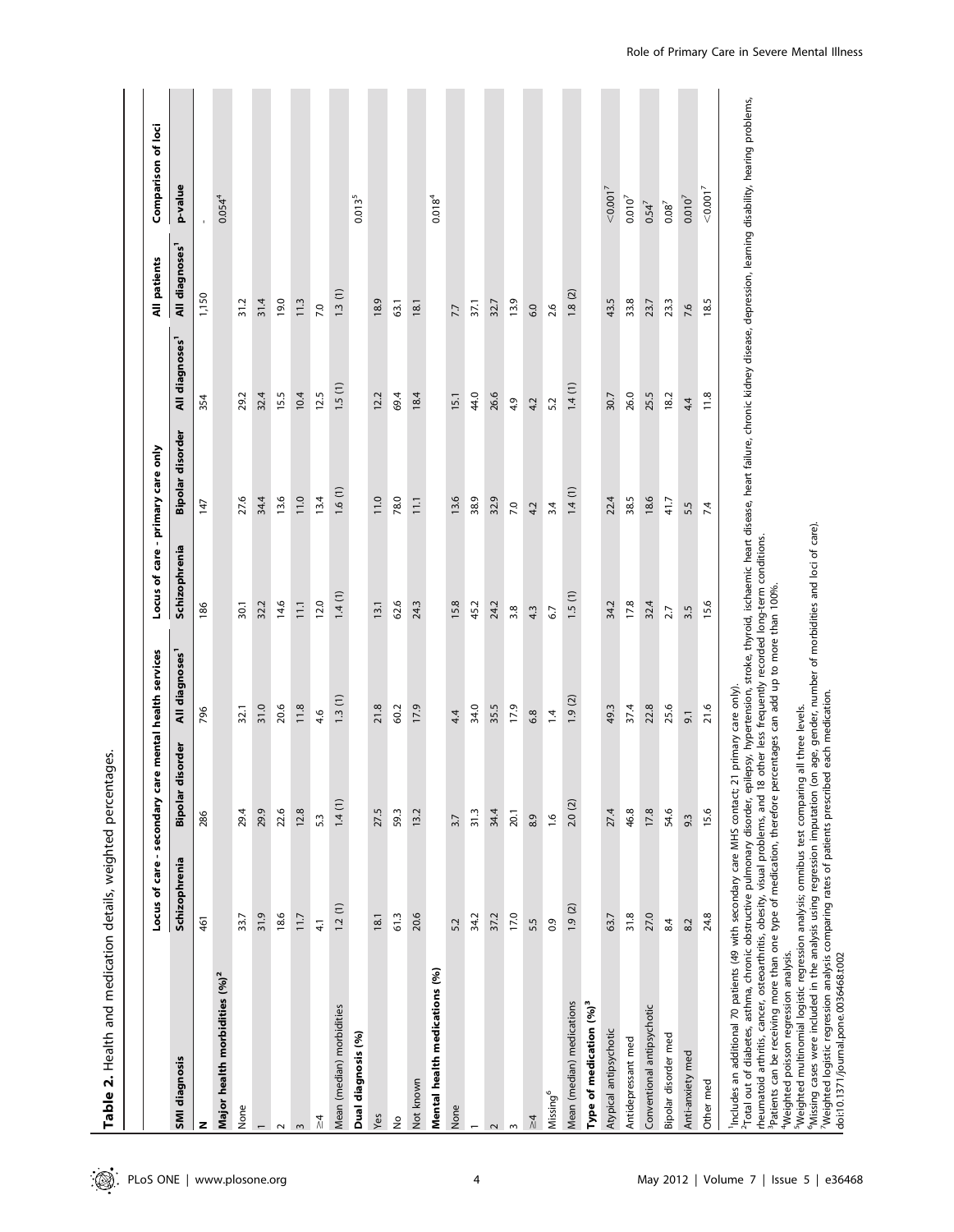Table 3. Contacts in primary and secondary care, unweighted counts.

| Locus of care              | <b>Contact with</b> | <b>Number of contacts</b> | % of contacts       |
|----------------------------|---------------------|---------------------------|---------------------|
| <b>Primary care only</b>   | GP                  | 4,946                     | 62                  |
|                            | Nurse               | 2,218                     | 28                  |
|                            | Other professional  | 797                       | 10                  |
|                            | Total               | 7,961                     | 80% of all contacts |
| Secondary care             | Psychiatrist        | 1,338                     | 67                  |
|                            | <b>CPN</b>          | 168                       | 8                   |
|                            | Other professional  | 487                       | 24                  |
|                            | Total               | 1,993                     | 20% of all contacts |
| Primary and secondary care | Total               | 9,954                     | 100%                |

doi:10.1371/journal.pone.0036468.t003

appointment and a further 14.9% did not have a reason recorded for their discharge.

#### Patient and Practice Predictors of Locus of Care

Univariate and multivariate logistic analysis identified a number of patient and practice characteristics associated with being seen by secondary care mental services (Table 6). Examined individually, factors predictive of being seen in secondary care were: younger age  $(p<0.001)$ ; fewer years since diagnosis  $(p<0.001)$ ; a dual diagnosis ( $p = 0.013$ ); and economic activity status ( $p \le 0.001$ ), in particular being unemployed. After multivariate adjustment only years since diagnosis  $(p = 0.006)$  and economic activity  $(p<0.001)$  remained significant.

## Patient and Practice Predictors of Poor Relational **Continuity**

In both univariate and multivariate models the strongest single predictor of poor continuity of primary care was number of GP contacts (Table 6;  $p = 0.003$  and  $p = 0.017$  respectively): patients with 5 to 6 GP contacts were most likely to have poor relational continuity, whilst those with 7 or more contacts were least likely. Although poor continuity was also associated with practice size  $(p = 0.009)$  and economic activity status  $(p = 0.047)$  in the univariate models, both relationships ceased to be significant under multivariate analysis.

#### **Discussion**

#### Summary of Findings

This study suggests that primary care is centrally involved in the care of people with serious mental illness. Nearly a third of patients with a current diagnosis of psychosis were seen only in primary care and of the two thirds of people seen in secondary care, 61% had at most two secondary care contacts recorded in their primary care notes. Annual consultation rates with GPs in primary care were far lower than previously reported, although still slightly higher than that of the general population [19]. Practice nurses did not appear to be centrally involved in care and health education was not a common feature of consultations.

For patients in contact with secondary mental health services, relational continuity in primary care was far from good and informational and cross boundary continuity of care also appeared to be poor. Rates of poor relational continuity rose as primary care contacts increased to 5 contacts - at which point nearly two-thirds of this group had poor relational continuity - but then decreased again. However, this decrease is a function of the limited number

of GPs available to consult with at a practice: once all GPs have been consulted at least once, additional contacts can only improve the MMCI score.

#### Limitations

Although we did not achieve the pre-study target of 1,600 patients in 80 practices, the 95% confidence interval around our main outcome (the percentage of patients managed entirely in primary care) was nonetheless very close to the desired precision of plus/minus 4%.

This was a cross sectional study so any associations in the data are necessarily associative rather than causal. However our design and methodology enabled detailed patient level data collection of continuity and also locus of care, data that would have been almost impossible to replicate using national primary care databases [20]. The data collection process was very time consuming for practice nurses but accuracy was increased through a detailed study manual, ongoing telephone and email support and feedback from the study team as well as regular checks and follow up of missing data.

Although there was a good geographical spread of practices, GPRF practices are over-representative of large practices in less deprived areas and only twelve of the recruited practices had a list size below the national median. We compensated for this by applying sampling weights to produce approximate nationally representative results. The demographic details of the patient sample were however similar to other contemporaneous cohort studies of people with serious mental illness in terms of gender and employment rates [21]. In addition, unweighted and weighted estimates of the percentage of patients seen in primary care differed by only 0.3%, indicating that the estimate is stable. However, it is possible that the mental health services contact data in primary care notes under represented actual contacts with secondary care.

#### Comparisons with Previous Work

Research over the last twenty years has suggested that many general practitioners feel that, in contrast to patients with potentially complex illnesses such as diabetes or heart failure, holistic care of patients with psychosis is beyond their remit [22], [23]. The majority regard themselves as simply involved in the monitoring and treatment of physical illness and prescribing for mental illness [22–24]. However this study suggests that on a per annum basis about a third of people with severe mental illness are not seen in secondary care (a figure similar to that in the largest previous survey) and consult primary care for ongoing mental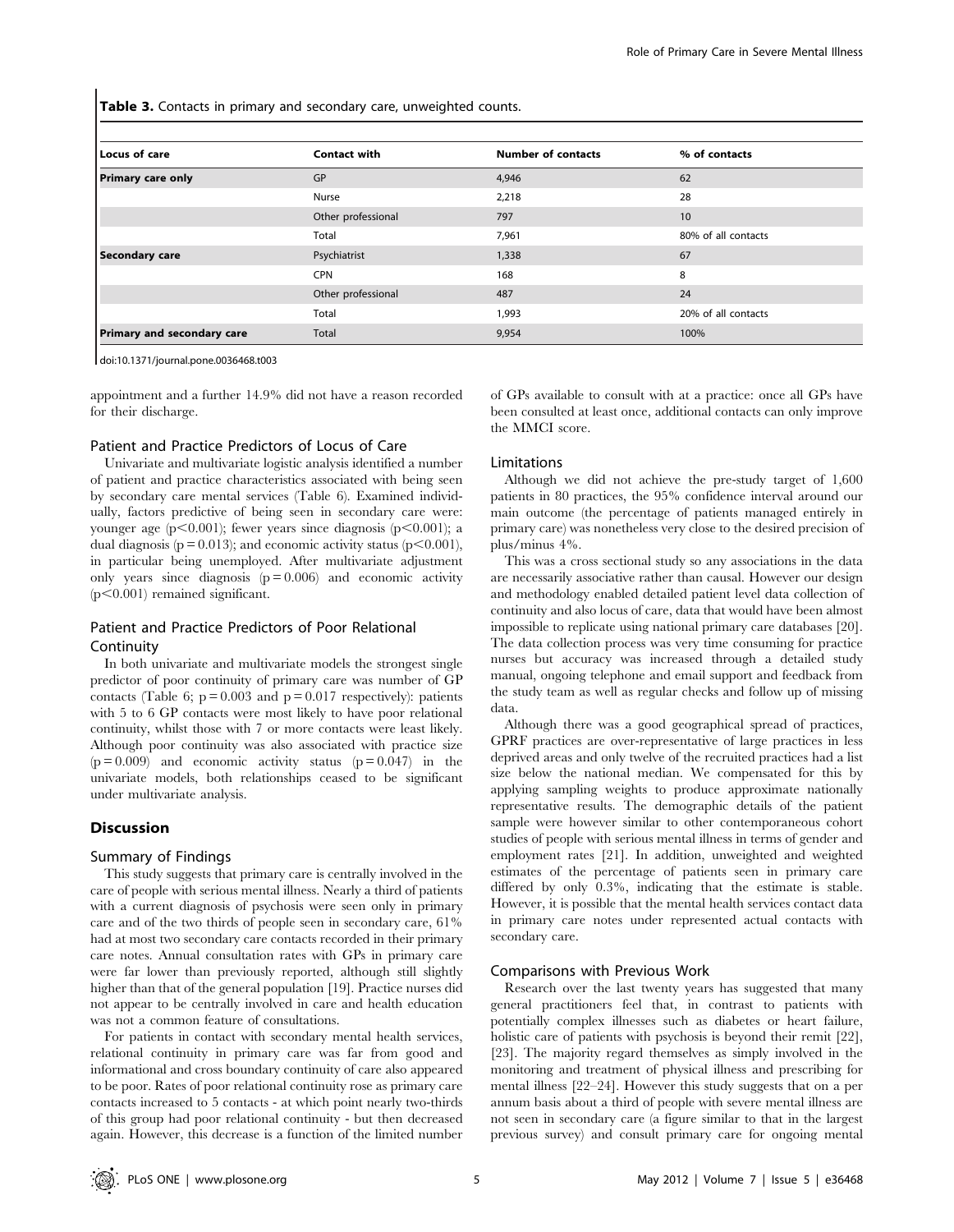|                                                                                                                                                                                                                                                                                                                                                                                                                                                                                                                                                                                                                                                                                                                 | Locus of care - secondary |                       | care mental health services | Locus of care - primary care only |                  |                            | All patients               | Comparison of loci                                                                                                                                                            |
|-----------------------------------------------------------------------------------------------------------------------------------------------------------------------------------------------------------------------------------------------------------------------------------------------------------------------------------------------------------------------------------------------------------------------------------------------------------------------------------------------------------------------------------------------------------------------------------------------------------------------------------------------------------------------------------------------------------------|---------------------------|-----------------------|-----------------------------|-----------------------------------|------------------|----------------------------|----------------------------|-------------------------------------------------------------------------------------------------------------------------------------------------------------------------------|
| SMI diagnosis                                                                                                                                                                                                                                                                                                                                                                                                                                                                                                                                                                                                                                                                                                   | Schizophrenia             | Bipolar disorder      | All diagnoses <sup>1</sup>  | Schizophrenia                     | Bipolar disorder | All diagnoses <sup>1</sup> | All diagnoses <sup>1</sup> | p-value                                                                                                                                                                       |
| z                                                                                                                                                                                                                                                                                                                                                                                                                                                                                                                                                                                                                                                                                                               | 461                       | 286                   | 796                         | 186                               | 147              | 354                        | 1,150                      |                                                                                                                                                                               |
| Contacts with a GP (%)                                                                                                                                                                                                                                                                                                                                                                                                                                                                                                                                                                                                                                                                                          |                           |                       |                             |                                   |                  |                            |                            | 0.008 <sup>4</sup>                                                                                                                                                            |
| None                                                                                                                                                                                                                                                                                                                                                                                                                                                                                                                                                                                                                                                                                                            | 11.5                      | 9.4                   | 10.7                        | 12.1                              | $\Xi$            | 12.7                       | $\frac{13}{2}$             |                                                                                                                                                                               |
| 1/2                                                                                                                                                                                                                                                                                                                                                                                                                                                                                                                                                                                                                                                                                                             | 27.9                      | 19.5                  | 24.5                        | 31.2                              | 27.1             | 28.3                       | 25.6                       |                                                                                                                                                                               |
| 3/4                                                                                                                                                                                                                                                                                                                                                                                                                                                                                                                                                                                                                                                                                                             | 24.7                      | 22.2                  | 23.8                        | 21.0                              | 26.6             | 24.5                       | 24.0                       |                                                                                                                                                                               |
| 5/6                                                                                                                                                                                                                                                                                                                                                                                                                                                                                                                                                                                                                                                                                                             | 12.9                      | 16.6                  | 15.1                        | 18.1                              | 11.4             | 14.8                       | 15.0                       |                                                                                                                                                                               |
| $\frac{1}{2}$                                                                                                                                                                                                                                                                                                                                                                                                                                                                                                                                                                                                                                                                                                   | 23.0                      | 32.2                  | 26.0                        | 17.7                              | 23.9             | 19.8                       | 24.1                       |                                                                                                                                                                               |
| Mean (median) contacts                                                                                                                                                                                                                                                                                                                                                                                                                                                                                                                                                                                                                                                                                          | 4.0 (3)                   | 5.3(4)                | 4.6 (4)                     | 3.4(3)                            | 4.2 (3)          | 3.7(3)                     | 4.3 (3)                    |                                                                                                                                                                               |
| Number of GPs seen (%)                                                                                                                                                                                                                                                                                                                                                                                                                                                                                                                                                                                                                                                                                          |                           |                       |                             |                                   |                  |                            |                            | $0.012^{4}$                                                                                                                                                                   |
| None                                                                                                                                                                                                                                                                                                                                                                                                                                                                                                                                                                                                                                                                                                            | 11.5                      | 9.4                   | 10.7                        | 12.1                              | $\overline{111}$ | 12.7                       | 11.3                       |                                                                                                                                                                               |
| $\overline{\phantom{0}}$                                                                                                                                                                                                                                                                                                                                                                                                                                                                                                                                                                                                                                                                                        | 45.1                      | 43.6                  | 43.8                        | 55.2                              | 42.3             | 48.7                       | 45.3                       |                                                                                                                                                                               |
| $\sim$                                                                                                                                                                                                                                                                                                                                                                                                                                                                                                                                                                                                                                                                                                          | 13.8                      | 18.1                  | 15.7                        | 15.1                              | 18.9             | 17.8                       | 16.3                       |                                                                                                                                                                               |
| $\sim$                                                                                                                                                                                                                                                                                                                                                                                                                                                                                                                                                                                                                                                                                                          | 16.6                      | 11.7                  | 14.8                        | 12.8                              | 22.6             | 16.0                       | 15.2                       |                                                                                                                                                                               |
| $\frac{1}{4}$                                                                                                                                                                                                                                                                                                                                                                                                                                                                                                                                                                                                                                                                                                   | 13.1                      | 17.2                  | 15.1                        | 4.8                               | 5.1              | 4.9                        | 12.0                       |                                                                                                                                                                               |
| Mean (median) GPs seen                                                                                                                                                                                                                                                                                                                                                                                                                                                                                                                                                                                                                                                                                          | 1.8(1)                    | 1.9(1)                | 1.9(1)                      | 1.5(1)                            | 1.7(1)           | 1.5(1)                     | 1.8(1)                     |                                                                                                                                                                               |
| Reason for contact (%) <sup>2</sup>                                                                                                                                                                                                                                                                                                                                                                                                                                                                                                                                                                                                                                                                             |                           |                       |                             |                                   |                  |                            |                            |                                                                                                                                                                               |
| Physical health problem                                                                                                                                                                                                                                                                                                                                                                                                                                                                                                                                                                                                                                                                                         | 66.3                      | 673                   | 66.9                        | 70.2                              | 69.8             | 68.9                       | 67.5                       | $0.71^{5}$                                                                                                                                                                    |
| Mental health problem                                                                                                                                                                                                                                                                                                                                                                                                                                                                                                                                                                                                                                                                                           | 40.9                      | 57.5                  | 46.9                        | 20.0                              | 42.8             | 29.7                       | 41.5                       | < 0.001 <sup>5</sup>                                                                                                                                                          |
| Medication review                                                                                                                                                                                                                                                                                                                                                                                                                                                                                                                                                                                                                                                                                               | 37.8                      | 46.2                  | 41.2                        | 46.5                              | 39.0             | 41                         | 42.1                       | $0.56^{5}$                                                                                                                                                                    |
| QOF review                                                                                                                                                                                                                                                                                                                                                                                                                                                                                                                                                                                                                                                                                                      | 35.3                      | 29.7                  | 34.3                        | 45.9                              | 39.4             | 42.0                       | 36.7                       | 0.046 <sup>5</sup>                                                                                                                                                            |
| Health education                                                                                                                                                                                                                                                                                                                                                                                                                                                                                                                                                                                                                                                                                                | 14.6                      | 13.3                  | 14.9                        | 29.7                              | 14.9             | 22.0                       | 17.1                       | $0.054^{5}$                                                                                                                                                                   |
| Repeat prescription                                                                                                                                                                                                                                                                                                                                                                                                                                                                                                                                                                                                                                                                                             | 12.4                      | 9.8                   | 11.6                        | 8.3                               | 11.3             | 8.9                        | 10.8                       | $0.28^{5}$                                                                                                                                                                    |
| Other/Unknown reason                                                                                                                                                                                                                                                                                                                                                                                                                                                                                                                                                                                                                                                                                            | 11.9                      | 10.9                  | 12.1                        | 19.9                              | 13.2             | 17.9                       | 13.9                       | $0.18^{5}$                                                                                                                                                                    |
| Poor continuity of care <sup>3</sup> (%, (N))                                                                                                                                                                                                                                                                                                                                                                                                                                                                                                                                                                                                                                                                   |                           |                       |                             |                                   |                  |                            |                            |                                                                                                                                                                               |
| Overall                                                                                                                                                                                                                                                                                                                                                                                                                                                                                                                                                                                                                                                                                                         | 21.5 (265)                | 16.4(211)             | 20.7 (507)                  | 19.0 (90)                         | 23.4 (90)        | 20.2 (190)                 | 20.6 (697)                 | $0.86^\circ$                                                                                                                                                                  |
| 3 contacts                                                                                                                                                                                                                                                                                                                                                                                                                                                                                                                                                                                                                                                                                                      | 15.2 (70)                 | 10.4(30)              | 14.9 (105)                  | 11.2(29)                          | 10.5(25)         | 11.2(56)                   | 13.6 (161)                 |                                                                                                                                                                               |
| 4 contacts                                                                                                                                                                                                                                                                                                                                                                                                                                                                                                                                                                                                                                                                                                      | 44.8 (45)                 | 24.2 (32)             | 37.2 (84)                   | 12.4(13)                          | 46.2 (14)        | 19.3 (29)                  | 32.1 (113)                 | $\mathbf{I}$                                                                                                                                                                  |
| 5 contacts                                                                                                                                                                                                                                                                                                                                                                                                                                                                                                                                                                                                                                                                                                      | 35.7 (35)                 |                       | 36.6 (67)                   | 59.0 (17)                         | 73.2(13)         | 62.0(31)                   | 45.3 (98)                  |                                                                                                                                                                               |
| 6 contacts                                                                                                                                                                                                                                                                                                                                                                                                                                                                                                                                                                                                                                                                                                      | 28.5 (28)                 | 41.7 (27)<br>3.5 (25) | 25.6 (55)                   | 18.7(12)                          | 0.0(3)           | 16.6 (15)                  | 23.3 (70)                  | $\mathbf{r}$                                                                                                                                                                  |
| $\geq$ 7 contacts                                                                                                                                                                                                                                                                                                                                                                                                                                                                                                                                                                                                                                                                                               | 8.6 (87)                  | 12.4 (97)             | 10.4 (196)                  | 6.0(19)                           | 8.4 (35)         | 8.3 (59)                   | 9.9 (255)                  | r.                                                                                                                                                                            |
| <sup>3</sup> Excludes 453 patients with less than three GP contacts (289 with secondary care MHS contact and 164 primary care only) for whom continuity could not be assessed.<br><sup>6</sup> Weighted logistic regression analysis comparing overall rates of poor continuity.<br>Includes an additional 70 patients (49 with secondary care MHS contact;<br><sup>2</sup> The % of patients to whom each reason applies. Percentages can add to<br><sup>5</sup> Weighted logistic regression analysis comparing rates of reports of each<br>injection, and family, housing, employment and financial problems.<br><sup>4</sup> Weighted poisson regression analysis.<br>doi:10.1371/journal.pone.0036468.t004 |                           | reason.               |                             |                                   |                  |                            |                            | 21 primary care only).<br>more than 100%. Reasons applying to <5% of all patients have been excluded, these include sick note requests, blood tests, vaccinations, medication |

Table 4. GP face to face consultations and relational continuity of care, weighted percentages. Table 4. GP face to face consultations and relational continuity of care, weighted percentages.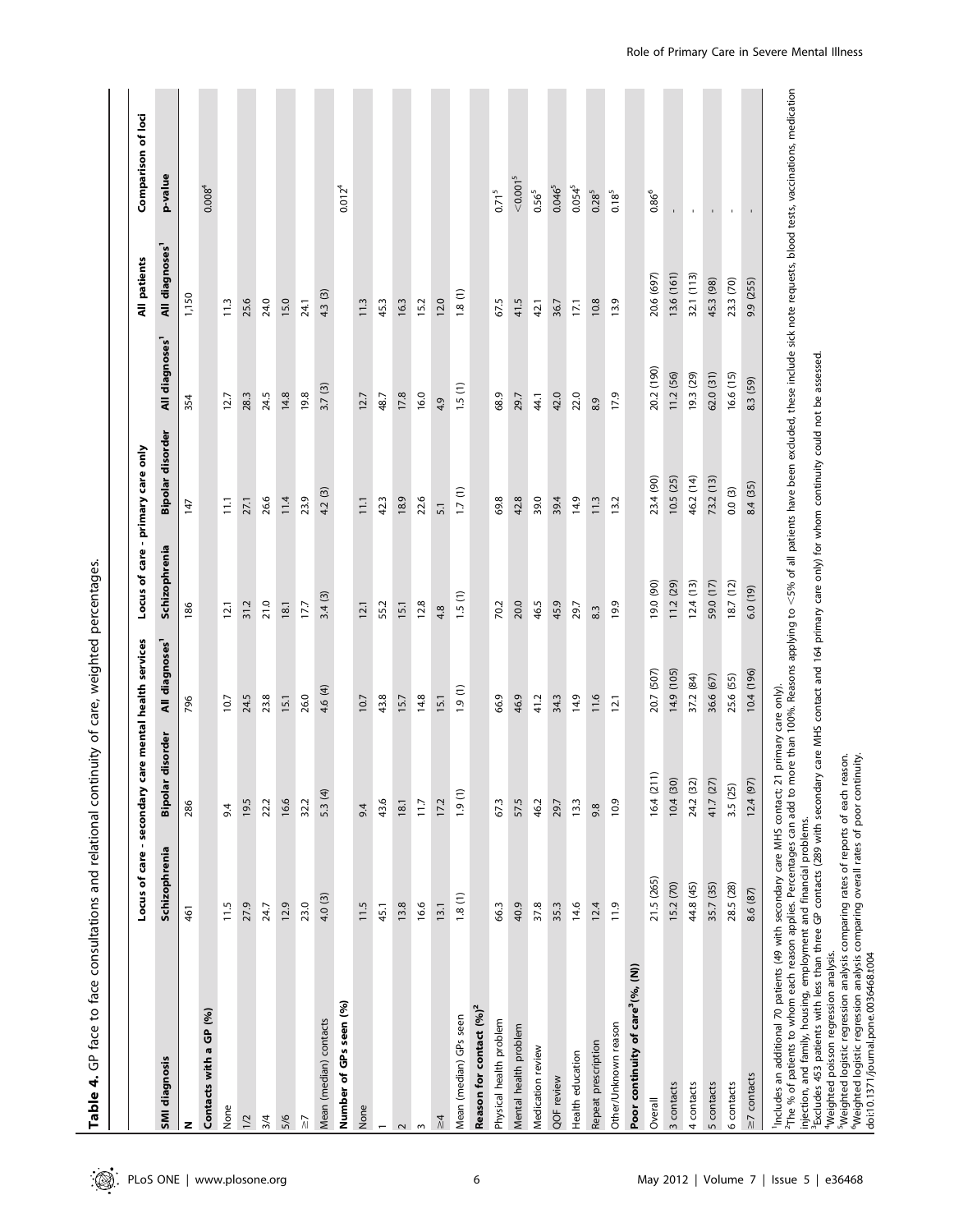Table 5. Contacts with mental health professionals, weighted percentages.

|                                               |                             |               | Locus of care - secondary care mental health services |                            |
|-----------------------------------------------|-----------------------------|---------------|-------------------------------------------------------|----------------------------|
| <b>SMI diagnosis</b>                          |                             | Schizophrenia | <b>Bipolar disorder</b>                               | All diagnoses <sup>1</sup> |
| l N                                           |                             | 461           | 286                                                   | 796                        |
| Number of contacts in secondary care (%)      | Not recorded                | 11.4          | 16.7                                                  | 13.4                       |
|                                               | 1/2                         | 48.3          | 44.2                                                  | 47.5                       |
|                                               | 3/4                         | 29.3          | 22.1                                                  | 26.1                       |
|                                               | 5/6                         | 6.8           | 7.7                                                   | 7.1                        |
|                                               | $\geq 7$                    | 4.2           | 9.3                                                   | 6.0                        |
|                                               | Mean (median) contacts      | 2.4(2)        | 2.7(2)                                                | 2.5(2)                     |
| Service type (%)                              | High intensity <sup>2</sup> | 5.9           | 4.6                                                   | 5.6                        |
|                                               | Other $3$                   | 94.1          | 95.4                                                  | 94.4                       |
| Contact with (% of patients) <sup>4</sup>     | Consultant psychiatrist     | 46.1          | 48.5                                                  | 46.7                       |
|                                               | Staff grade psychiatrist    | 20.4          | 22.1                                                  | 20.6                       |
|                                               | CPN                         | 10.3          | 11.1                                                  | 10.4                       |
|                                               | Other MH professional       | 17.7          | 13.6                                                  | 15.8                       |
|                                               | Unknown MH professional     | 24.1          | 25.3                                                  | 25.6                       |
| Contact with (% of all contacts) <sup>5</sup> | Consultant psychiatrist     | 45.6          | 52.6                                                  | 48.5                       |
|                                               | Staff grade psychiatrist    | 22.3          | 21.7                                                  | 22.0                       |
|                                               | <b>CPN</b>                  | 8.2           | 6.1                                                   | 7.3                        |
|                                               | Other MH professional       | 20.5          | 14.2                                                  | 17.9                       |
|                                               | Unknown MH professional     | 3.4           | 5.5                                                   | 4.2                        |

<sup>1</sup>Includes an additional 49 patients with other psychoses e.g. psychotic illnesses, non-organic psychotic disorder, schizoaffective disorder or with no specified diagnosis.<br><sup>2</sup>Patients who have been in contact with Home T <sup>2</sup>Patients who have been in contact with Home Treatment Teams/ Crisis Resolution, Assertive Community Treatment, Early Intervention Services, Forensic Services or Outreach Services.

<sup>3</sup>Patients in contact with CMHT, Outpatient Psychiatry, Rehabilitation/ Recovery, Family Therapy, Inpatient Detox, Psychology, Shared Care for Substance Misuse. Includes 134 patients with no contact data recorded and 86 in contact with an 'unidentified' service, but with evidence of a care coordinator or a psychiatrist. <sup>4</sup> <sup>4</sup>Can add up to more than 100%

5 Contacts as a % of all contacts (total contacts: schizophrenia patients 1,084; bipolar patients 808; all diagnoses 1,993).

doi:10.1371/journal.pone.0036468.t005

health reasons far more than previously recognised. Kendrick and colleagues for example found that only about 32% of consultations were focused on mental health issues [8]. In contrast to previous work, consultation rates for this population appear to be far lower than the rates of 13 to 14 per annum reported in the mid-1990s [6], [7] and are currently only slightly higher than the general population: the median (IQR) practice surgery consultation rate for this population was  $3(2-6)$ , whereas the median consultation rate with a General Practitioner for the general population has remained more stable over time: 2.7 (2.2–3.1) in 1995, rising to 2.8  $(2.5-3.2)$  in 2008 [19]. The median consultation rates for the general population with practice nurses was 1.8 (1.3–2.3) in 2008 [19], somewhat higher than in this study population (a median of 1  $(0-3)$ ).

Relational continuity is jointly produced by the system, the individual provider, and the patient. Problems can occur when there are barriers at any of these levels (e.g. an appointment system that makes personal continuity difficult) or if the patient is not an effective negotiator or is disadvantaged, for example because of their social circumstances or ethnic group [25]. People with severe mental illness value continuity of care but this study suggests that for a substantial minority this is not currently being achieved in primary care. Poor informational continuity was also present in almost a third of all new referrals – a finding consistent with Bindman's study over 15 years ago [23], which is disappointing given the intervening evidence of its importance. A recent survey undertaken at the same time as this study found that almost a third

of patients were seen by a community psychiatric nurse [26], compared to ten per cent of our sample. However this discrepancy is likely to represent further informational discontinuity between community mental health services and primary care. Outpatient doctors routinely write to General Practitioners after each consultation whereas community key workers who see patients more frequently do not [23].

#### Implications for Policy, Practice and Research

This study provides an evidence base on the locus and type of care provided to a large random sample of people with severe mental illness across England. Our data suggest that those only in contact with primary care may have fewer mental health needs (assessed by the proxy measures of medication use and dual diagnosis) and just under half of patients seen in secondary care were receiving minimal support with poor cross boundary and informational continuity between sectors. The need to reduce health service costs is an important principle in many health systems internationally and this data may support policy makers and health professionals towards discharging patients with severe mental illness into a primary care environment. Consultation rates in primary care were also lower than expected, again suggesting that primary care would not be overwhelmed by a new workload. Discharge to primary care alone might also be more feasible and safer if patients were subsequently followed up and supported through a system of collaborative care in that sector [27].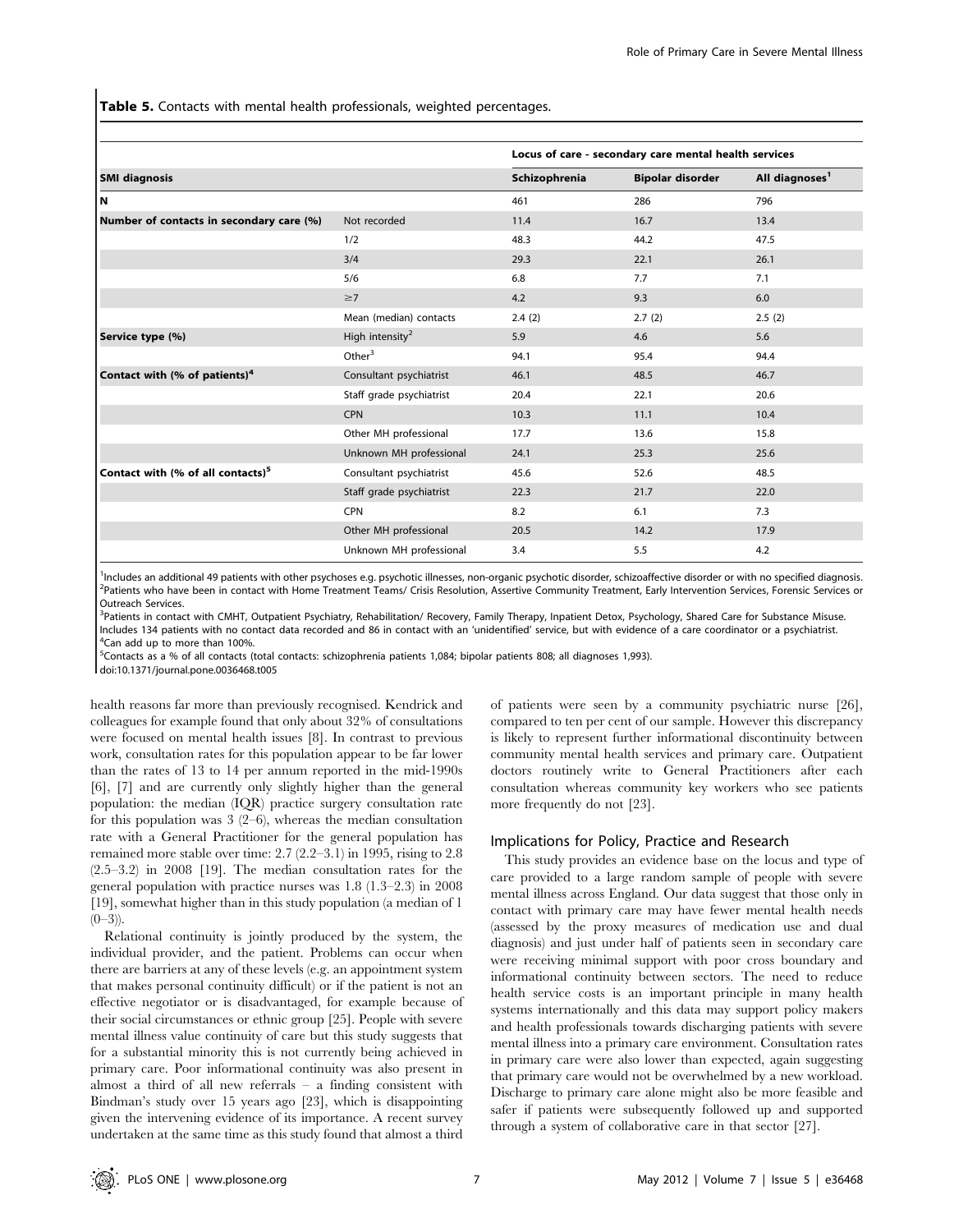|                                    |                          |                                          |                | e regressions for locus of care and poor relational continuity of care. |                      |                                             |                      |                                  |                      |
|------------------------------------|--------------------------|------------------------------------------|----------------|-------------------------------------------------------------------------|----------------------|---------------------------------------------|----------------------|----------------------------------|----------------------|
|                                    |                          |                                          |                | Locus of care secondary care mental health services (N = 1,150)         |                      | Poor relational continuity of care (N=6971) |                      |                                  |                      |
|                                    |                          | Univariate logist                        | tic regression | Multivariate logistic regression                                        |                      | Univariate logistic regression              |                      | Multivariate logistic regression |                      |
|                                    |                          | Odds Ratio (95% CI) p-value <sup>2</sup> |                | Odds Ratio (95% CI)                                                     | p-value <sup>2</sup> | Odds Ratio (95% CI)                         | p-value <sup>2</sup> | Odds Ratio (95% CI)              | p-value <sup>2</sup> |
| Age in years <sup>3</sup>          |                          | 0.77 (0.71, 0.84)                        | < 0.001        | $0.88$ $(0.75, 1.04)$                                                   | 0.13                 | 1.01 (0.80, 1.28)                           | 0.91                 |                                  |                      |
| Years since diagnosis <sup>3</sup> |                          | $0.78$ $(0.71, 0.87)$                    | 0.001          | 0.85 (0.76, 0.96)                                                       | 0.006                | 1.01(0.83, 1.24)                            | 0.90                 |                                  |                      |
| Gender                             | Male                     | Reference                                | 0.37           |                                                                         |                      | Reference                                   | 0.072                | 1.42(0.91, 2.22)                 | 0.12                 |
|                                    | Female                   | 1.23 (0.78, 1.92)                        |                |                                                                         |                      | 1.49 (0.97, 2.29)                           |                      |                                  |                      |
| Ethnicity                          | White                    | Reference                                | 0.62           |                                                                         |                      | Reference                                   | 0.089                | Reference                        | 0.16                 |
|                                    | Minority                 | 0.94 (0.58, 1.51)                        |                |                                                                         |                      | 0.46(0.18, 1.19)                            |                      | 0.48 (0.18, 1.26)                |                      |
|                                    | Not known                | 0.83 (0.52, 1.32)                        |                |                                                                         |                      | 1.74 (0.90, 3.35)                           |                      | 1.49 (0.73, 3.05)                |                      |
| Living status                      | Alone                    | Reference                                | 0.13           | Reference                                                               | 0.71                 | Reference                                   | 0.47                 |                                  |                      |
|                                    | With spouse              | 0.60 (0.39, 0.93)                        |                | 0.81(0.54, 1.21)                                                        |                      | 1.60 (0.88, 2.92)                           |                      |                                  |                      |
|                                    | Group Home               | 0.90 (0.50, 1.64)                        |                | 1.09(0.55, 2.14)                                                        |                      | 1.30 (0.66, 2.54)                           |                      |                                  |                      |
|                                    | Other/not known          | 0.85(0.52, 1.39)                         |                | 1.01 (0.56, 1.82)                                                       |                      | 1.63 (0.75, 3.56)                           |                      |                                  |                      |
| Economic activity                  | Employed                 | Reference                                | 0.001          | Reference                                                               | < 0.001              | Reference                                   | 0.047                | Reference                        | 0.40                 |
|                                    | Unemployed               | 2.57 (1.71, 3.88)                        |                | 2.54 (1.71, 3.75)                                                       |                      | 0.67 (0.29, 1.53)                           |                      | 0.71 (0.31, 1.60)                |                      |
|                                    | Inactive                 | 0.85 (0.56, 1.30)                        |                | 1.11 (0.70, 1.77)                                                       |                      | $0.77$ $(0.42, 1.43)$                       |                      | 0.84 (0.42, 1.70)                |                      |
|                                    | Not known                | 0.52 (0.28, 0.96)                        |                | 0.60 (0.34, 1.07)                                                       |                      | 1.50 (0.81, 2.78)                           |                      | 1.22 (0.65, 2.29)                |                      |
| Major health morbidities           | None                     | Reference                                | 0.12           | Reference                                                               | 0.23                 | Reference                                   | 0.28                 |                                  |                      |
|                                    | $\overline{\phantom{0}}$ | 0.87 (0.66, 1.15)                        |                | 0.86 (0.61, 1.22)                                                       |                      | 0.55(0.29, 1.01)                            |                      |                                  |                      |
|                                    | $\sim$                   | 1.20 (0.70, 2.01)                        |                | 1.31 (0.76, 2.26)                                                       |                      | 0.86 (0.44, 1.66)                           |                      |                                  |                      |
|                                    | $\sim$                   | 1.03 (0.59, 1.81)                        |                | 1.23 (0.779, 1.98)                                                      |                      | 0.63 (0.24, 1.66)                           |                      |                                  |                      |
|                                    | 4 or more                | 0.33 (0.14, 0.78)                        |                | 0.45(0.17, 1.21)                                                        |                      | 1.00(0.47, 2.14)                            |                      |                                  |                      |
| SMI diagnosis                      | Schizophrenia            | Reference                                | 0.22           |                                                                         |                      | Reference                                   | 0.21                 |                                  |                      |
|                                    | Bipolar                  | 0.89 (0.65, 1.24)                        |                |                                                                         |                      | 0.86 (0.57, 1.30)                           |                      |                                  |                      |
|                                    | Other/not known          | 0.71 (0.47, 1.10)                        |                |                                                                         |                      | 1.94 (0.86, 4.36)                           |                      |                                  |                      |
| Dual diagnosis                     | $\frac{\circ}{2}$        | Reference                                | 0.013          | Reference                                                               | 0.18                 | Reference                                   | 0.60                 |                                  |                      |
|                                    | Yes                      | 2.06 (1.27, 3.33)                        |                | 1.58 (0.96, 2.59)                                                       |                      | 1.19 (0.78, 1.82)                           |                      |                                  |                      |
|                                    | Not known                | 1.13(0.73, 1.74)                         |                | 1.21 (0.80, 1.82)                                                       |                      | 0.83 (0.40, 1.73)                           |                      |                                  |                      |
| Number of GP contacts              | None                     | Reference                                | 0.45           |                                                                         |                      | Not applicable <sup>1</sup>                 |                      |                                  |                      |
|                                    | $1$ or $2$               | 1.03 (0.59, 1.78)                        |                |                                                                         |                      | Not applicable <sup>1</sup>                 |                      |                                  |                      |
|                                    | $3$ or $4$               | 1.15(0.62, 2.15)                         |                |                                                                         |                      | Reference                                   | 0.003                | Reference                        | 0.017                |
|                                    | $5$ or $6$               | 1.21(0.61, 2.41)                         |                |                                                                         |                      | 2.05 (1.28, 3.30)                           |                      | 2.03 (1.13, 3.63)                |                      |
|                                    | 7 or more                | 1.56 (0.80, 3.05)                        |                |                                                                         |                      | 0.40 (0.19, 0.83)                           |                      | 0.38 (0.21, 0.68)                |                      |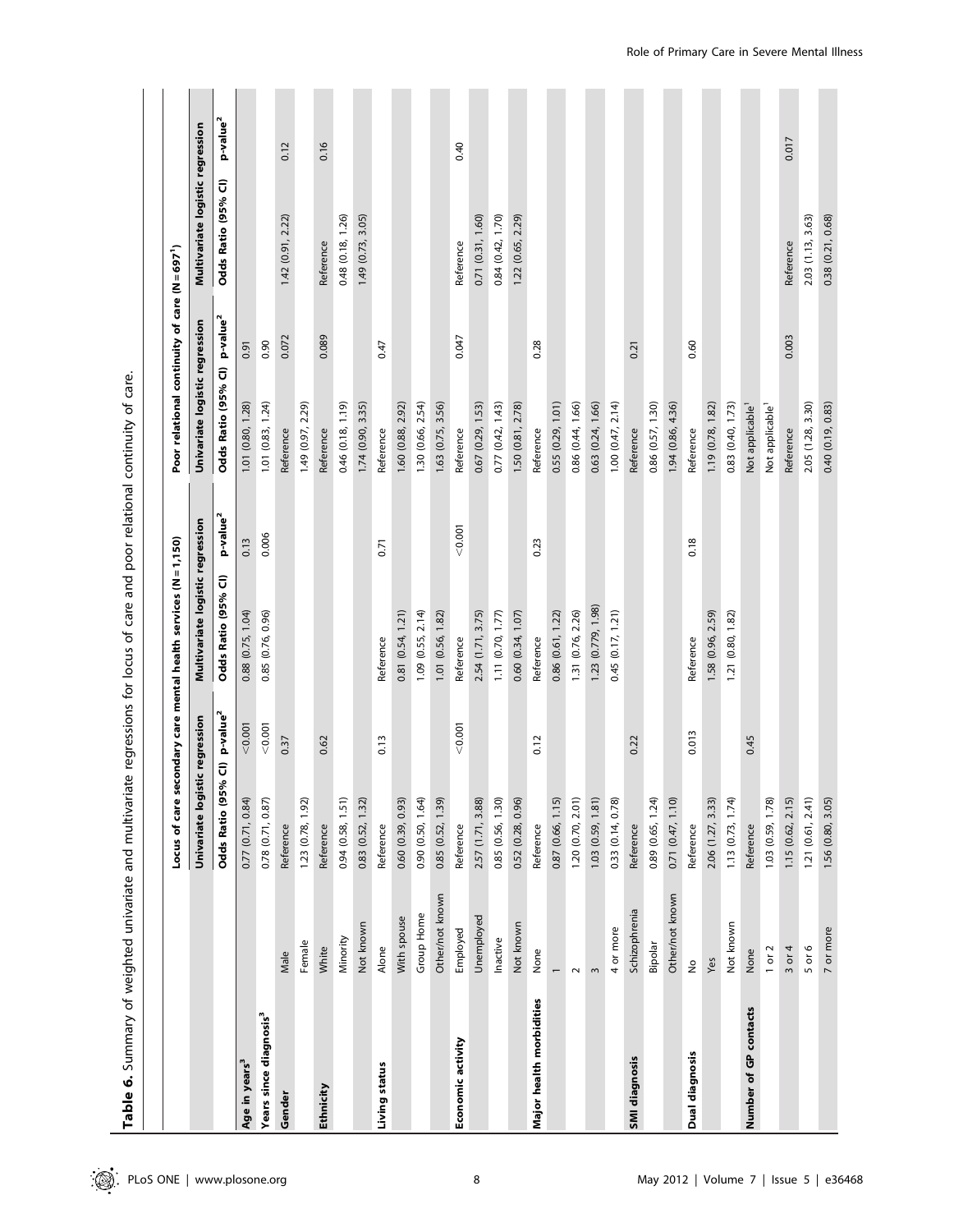| Table 6. Cont.                                                                                                                                                                                               |               |                                          |                                   |                                                                                                      |      |                                               |       |                                          |       |
|--------------------------------------------------------------------------------------------------------------------------------------------------------------------------------------------------------------|---------------|------------------------------------------|-----------------------------------|------------------------------------------------------------------------------------------------------|------|-----------------------------------------------|-------|------------------------------------------|-------|
|                                                                                                                                                                                                              |               |                                          |                                   |                                                                                                      |      |                                               |       |                                          |       |
|                                                                                                                                                                                                              |               |                                          |                                   | Locus of care secondary care mental health services (N = 1,150)                                      |      | Poor relational continuity of care (N = 697') |       |                                          |       |
|                                                                                                                                                                                                              |               | Univariate logistic regression           |                                   | Multivariate logistic regression                                                                     |      | Univariate logistic regression                |       | Multivariate logistic regression         |       |
|                                                                                                                                                                                                              |               | Odds Ratio (95% CI) p-value <sup>2</sup> |                                   | Odds Ratio (95% CI) p-value <sup>2</sup>                                                             |      | Odds Ratio (95% Cl) p-value <sup>2</sup>      |       | Odds Ratio (95% CI) p-value <sup>2</sup> |       |
| Secondary care contact                                                                                                                                                                                       | $\frac{1}{2}$ | Not applicable                           |                                   |                                                                                                      |      | Reference                                     | 0.86  |                                          |       |
|                                                                                                                                                                                                              | Yes           | Not applicable                           |                                   |                                                                                                      |      | 1.03(0.73, 1.45)                              |       |                                          |       |
| Practice list size <sup>4</sup>                                                                                                                                                                              |               | 1.00 (0.95, 1.04)                        | 0.87                              |                                                                                                      |      | 1.08(1.02, 1.14)                              | 0.009 | 1.06 (0.99, 1.15)                        | 0.084 |
| <b>IMD 2007<sup>3</sup></b>                                                                                                                                                                                  |               | 1.16 (1.00, 1.40)                        | $\overline{0.11}$                 | 1.06(0.93, 1.21)                                                                                     | 0.37 | 0.92(0.68, 1.27)                              | 0.64  |                                          |       |
| Patients with less than three GP contacts were excluded from the analyses for continuity of care.<br><sup>2</sup> P-values relate to omnibus tests comparing all levels of each explanatory<br>$\frac{1}{2}$ |               |                                          | variable.<br>$\ddot{\phantom{a}}$ | - 1990年1月18日 - 1990年1月1日 - 1990年1月1日 - 1990年1月1日 - 1990年1月1日 - 1990年1月1日 - 1990年1月1日 - 1990年1月1日 - 1 |      |                                               |       |                                          |       |

'Odds Ratio for a 10 unit increase in the explanatory variable; e.g. 10 years. A higher 'score' on the index of multiple deprivation (IMD 2007) indicates a more deprived area

<sup>3</sup>Odds Ratio for a 10 unit increase in the explanatory variable; e.g. 10 years. A higher 'score' on the index of multiple deprivation (IMD 2007) indicates a more deprived area.<br>"Odds Ratio for an increase of 1,000 patient Ratio for an increase of 1,000 patients in the practice total register. <sup>4</sup>Odds I

doi:10.1371/journal.pone.0036468.t006

doi:10.1371/journal.pone.0036468.t006

Role of Primary Care in Severe Mental Illness

Implications for primary care also include the need for a greater focus on health education. Evidence from the United States suggests that while patients with schizophrenia are less likely to report physical symptoms spontaneously, systematic questioning is effective in uncovering physical illness in this group [28]. Practice nurses, a key workforce in terms of health education, also appear to be underutilised, although more training may need to be made available before they feel comfortable in managing patients with multiple morbidities that include psychosis.

Further research is needed on the impact of poor continuity on patient outcomes, and above all, the impact of new collaborative ways of working at the primary/secondary care interface.

## Methods

## Ethics Statement

The research team obtained ethical approval for the study from the West Midlands Research Ethics Committee, REC reference number 08/H1208/15.

## Sampling Frame and Participants

The study was powered to yield an acceptably precise estimate of the percentage of patients with severe mental illness receiving care in primary care alone. We performed a range of sample size calculations and selected a design with 80 practices and 20 randomly selected eligible patients from each practice, that would estimate this percentage with an error of at most  $\pm 4\%$  (95% confidence limit; to be conservative we assumed a true rate of 35% (5% above the previous highest estimate) and an intracluster correlation coefficient of 0.1). To recruit practices we invited all 716 MRC General Practice Research Framework (GPRF) practices in England to express interest in participating. Patient inclusion criteria were: i) diagnosis of schizophrenia, bipolar affective disorder or other psychoses; ii) aged 18 years before 1st April, 2007; iii) added to the Quality Outcomes Framework practice mental health register before 1st April, 2007; and iv) living in the community.

## Concepts Measured and Data Extraction Proforma (See Box S1 and S2)

Data were collected from primary care patient notes by nurses, employed by the practices, between March and September 2010. Data collection procedures were specified in a detailed study manual which was piloted in three practices. CP was also available to address queries by email and telephone and undertake quality checks throughout the study. Nurses reported that they were confident in their answers to all or most of the questionnaire for 88% of patients. CP and HL manually double checked locus of care, and contacts in secondary care on data entry forms to ensure data reliability.

## Analysis

We derived descriptive statistics relating to patient demographics, number and type of medications, number of co-morbidities, service contacts and reasons for contacts, and relational, cross boundary and informational continuity (see Box S1). Relational continuity was measured using the Modified Modified Continuity Index (MMCI) [29]. We have focussed on patients with poor continuity (see Box S1). We present data on these factors for patients with and without contacts with secondary care services (locus of care), and also broken down by mental illness diagnosis.

Direct statistical comparisons between patients with and without secondary care contacts were conducted using linear regression for